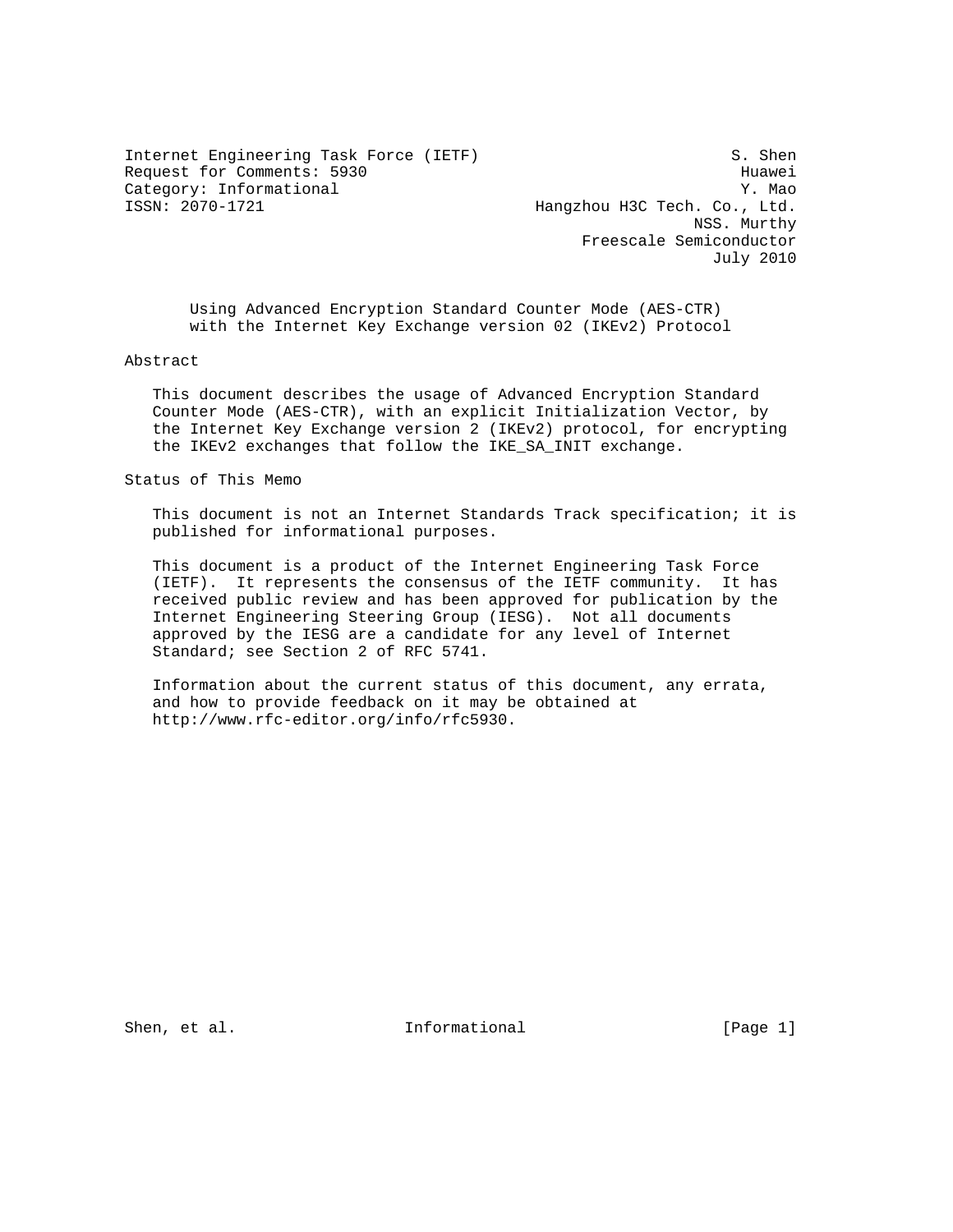#### Copyright Notice

 Copyright (c) 2010 IETF Trust and the persons identified as the document authors. All rights reserved.

 This document is subject to BCP 78 and the IETF Trust's Legal Provisions Relating to IETF Documents

 (http://trustee.ietf.org/license-info) in effect on the date of publication of this document. Please review these documents carefully, as they describe your rights and restrictions with respect to this document. Code Components extracted from this document must include Simplified BSD License text as described in Section 4.e of the Trust Legal Provisions and are provided without warranty as described in the Simplified BSD License.

### Table of Contents

| 1.1. Conventions Used in This Document 3 |
|------------------------------------------|
|                                          |
|                                          |
|                                          |
|                                          |
|                                          |
|                                          |
|                                          |
|                                          |

#### 1. Introduction

 The Internet Key Exchange version 2 (IKEv2) protocol [RFC4306] is a component of IPsec used for performing mutual authentication and establishing and maintaining security associations (SAs). [RFC4307] defines the set of algorithms that are mandatory to implement as part of IKEv2, as well as algorithms that should be implemented because they may be promoted to mandatory at some future time. [RFC4307] requires that an implementation "SHOULD" support Advanced Encryption Standard [AES] Counter Mode [MODES] (AES-CTR) as a Transform Type 1 algorithm (encryption).

 Although [RFC4307] specifies that the AES-CTR encryption algorithm feature SHOULD be supported by IKEv2, no existing document specifies how IKEv2 can support the feature. This document provides the specification and usage of AES-CTR Counter Mode by IKEv2.

 Implementers need to carefully consider the use of AES-CTR over the mandatory-to-implement algorithms in [RFC4307], because the performance improvements of AES-CTR are minimal in the context of

Shen, et al. The Informational The Informational [Page 2]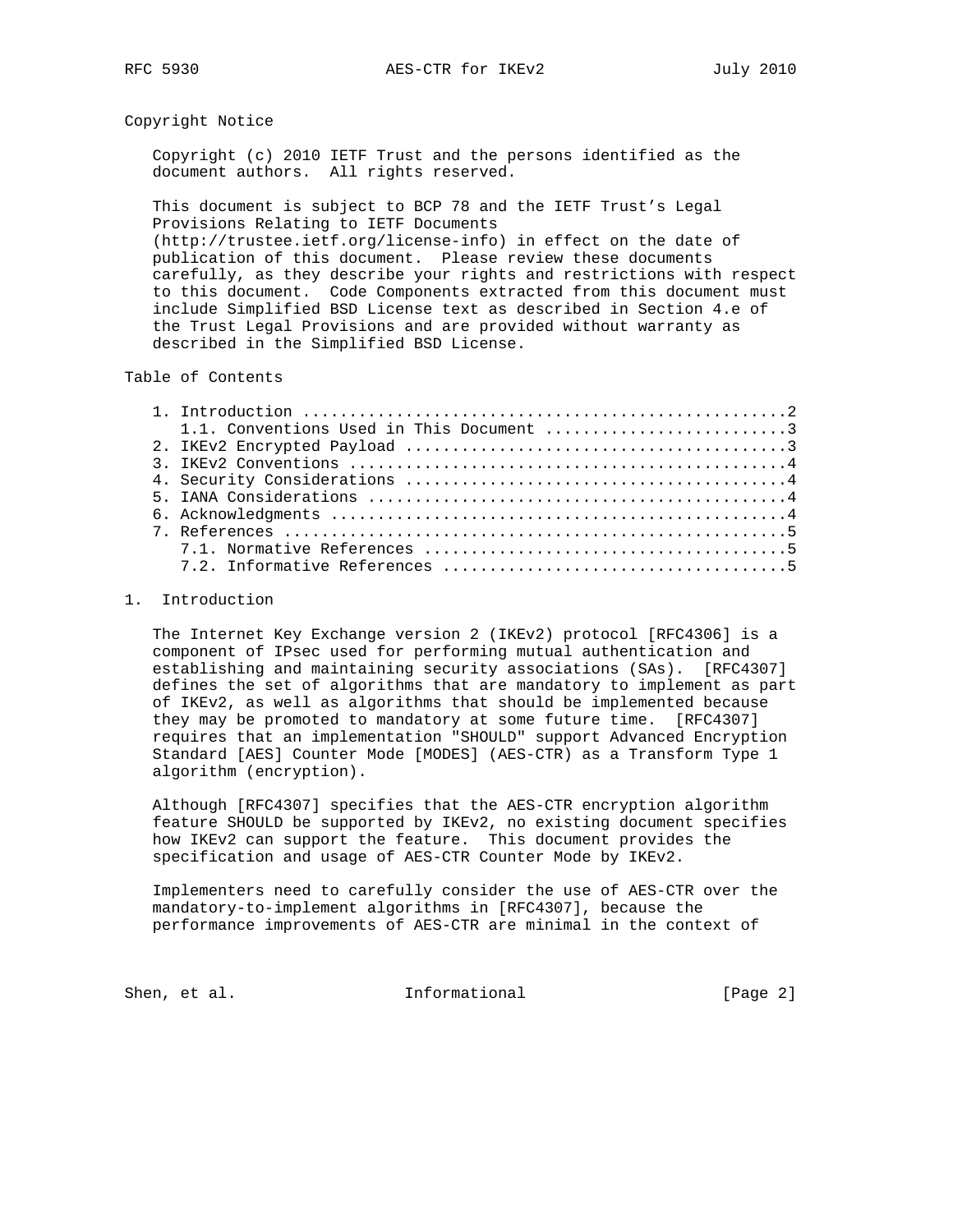IKEv2. Furthermore, these performance improvements may be offset by the Counter Mode specific risk of a minor, hard-to-detect implementation issue resulting in total security failure.

1.1. Conventions Used in This Document

 The key words "MUST", "MUST NOT", "REQUIRED", "SHALL", "SHALL NOT", "SHOULD", "SHOULD NOT", "RECOMMENDED", "MAY", and "OPTIONAL" in this document are to be interpreted as described in [RFC2119].

2. IKEv2 Encrypted Payload

 Section 3.14 of IKEv2 [RFC4306] explains the IKEv2 Encrypted Payload. The Encrypted Payload, denoted  $SK{...}$ , contains other IKEv2 payloads in encrypted form.

 The payload includes an Initialization Vector (IV) whose length is defined by the encryption algorithm negotiated. It also includes Integrity Checksum data. These two fields are not encrypted.

 The IV field MUST be 8 octets when the AES-CTR algorithm is used for IKEv2 encryption. The requirements for this IV are the same as what is specified for the Encapsulating Security Payload (ESP) in Section 3.1 of [RFC3686].

 IKEv2 requires Integrity Check Data for the Encrypted Payload as described in Section 3.14 of [RFC4306]. The choice of integrity algorithms in IKEv2 is defined in [RFC4307] or documents that update it in the future.

 When AES-CTR is used in IKEv2, no padding is required. The Padding field of the Encrypted Payload SHOULD be empty, and the Pad Length field SHOULD be zero. However, according to [RFC4306], the recipient MUST accept any length that results in proper alignment. It should be noted that the ESP [RFC4303] Encrypted Payload requires alignment on a 4-byte boundary while the IKEv2 [RFC4306] Encrypted Payload does not have such a requirement.

 The Encrypted Payload is the XOR of the plaintext and key stream. The key stream is generated by inputting counter blocks into the AES algorithm. The AES counter block is 128 bits, including a 4-octet Nonce, 8-octet Initialization Vector, and 4-octet Block Counter, in that order. The Block Counter begins with the value of one and increments by one to generate the next portion of the key stream. The detailed requirements for the counter block are the same as those specified in Section 4 of [RFC3686].

Shen, et al. 10. Informational 1. [Page 3]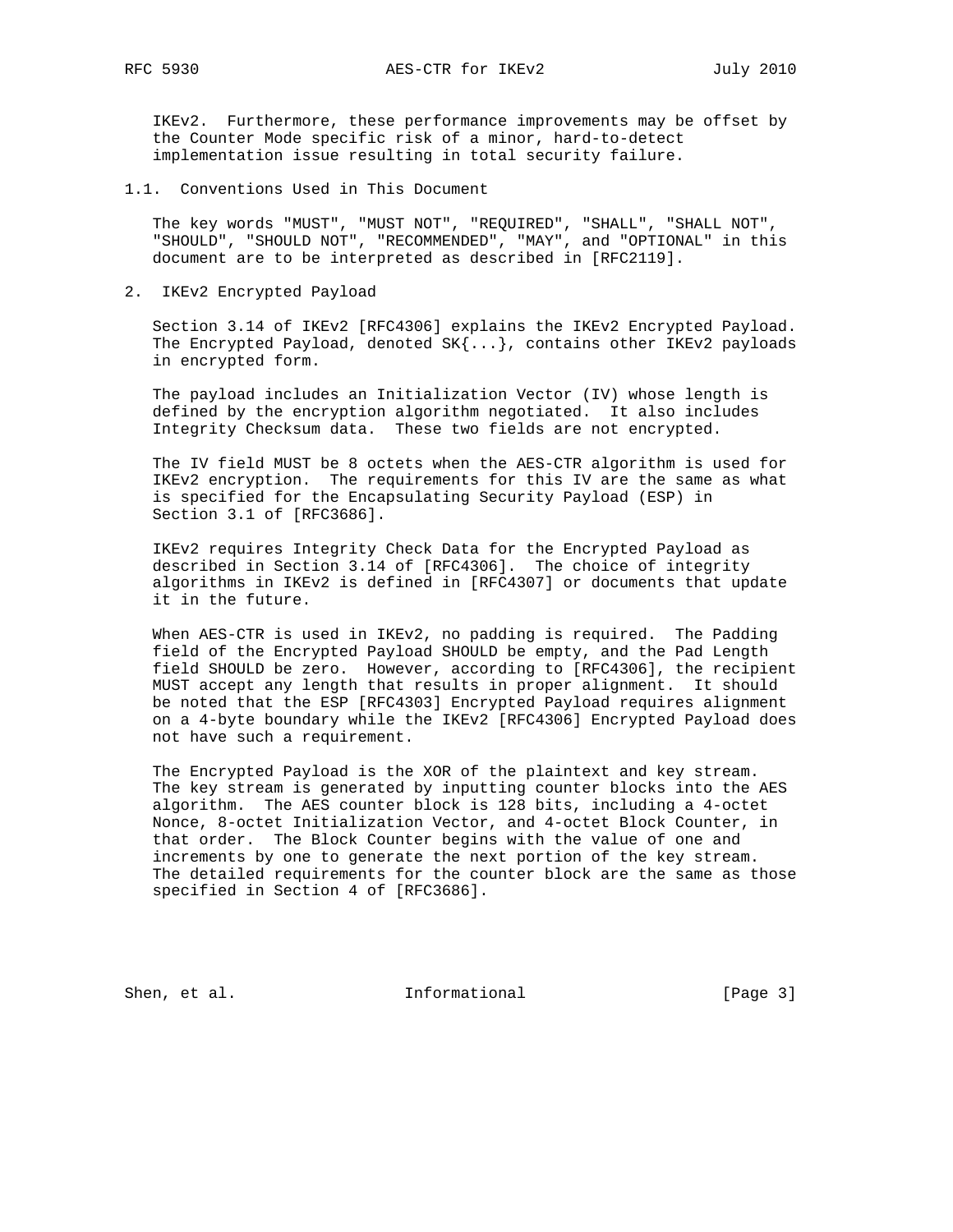# 3. IKEv2 Conventions

 The use of AES-CTR for the IKE SA is negotiated in the same way as AES-CTR for ESP. The Transform ID (ENCR\_AES\_CTR) is the same; the key length transform attribute is used in the same way; and the keying material (consisting of the actual key and the nonce) is derived in the same way. See Section 5 of [RFC3686] for detailed descriptions.

# 4. Security Considerations

 Security considerations explained in Section 7 of [RFC3686] are entirely relevant to this document as well. The security considerations on fresh keys and integrity protection in Section 7 of [RFC3686] are totally applicable to using AES-CTR in IKEv2; see [RFC3686] for details. As static keys are never used in IKEv2 for IKE\_SA and integrity protection is mandatory for IKE\_SA, these issues are not applicable for AES-CTR in IKEv2 when protecting IKE\_SA.

 Additionally, since AES has a 128-bit block size, regardless of the mode employed, the ciphertext generated by AES encryption becomes distinguishable from random values after 2^64 blocks are encrypted with a single key. Since IKEv2 SA cannot carry that much data (because of the size limit of the message ID of the IKEv2 message and the requirements for the message ID in Section 4 of [RFC4306]), this issue is not a concern here.

 For generic attacks on AES, such as brute force or precalculations, the key-size requirements provide reasonable security [Recommendations].

5. IANA Considerations

 IANA [IANA-Para] has assigned an Encryption Algorithm Transform ID for AES-CTR encryption with an explicit IV for IKEv2: 13 as the number, and ENCR\_AES\_CTR as the name. IANA has added a reference to this RFC in that entry.

6. Acknowledgments

 The authors thank Yaron Sheffer, Paul Hoffman, Tero Kivinen, and Alfred Hoenes for their direction and comments on this document.

 This document specifies usage of AES-CTR with IKEv2, similar to usage of AES-CTR with ESP as specified in [RFC3686]. The reader is referred to [RFC3686] for the same descriptions and definitions. The authors thank Russ Housley for providing the document.

Shen, et al. 10. Informational 1. [Page 4]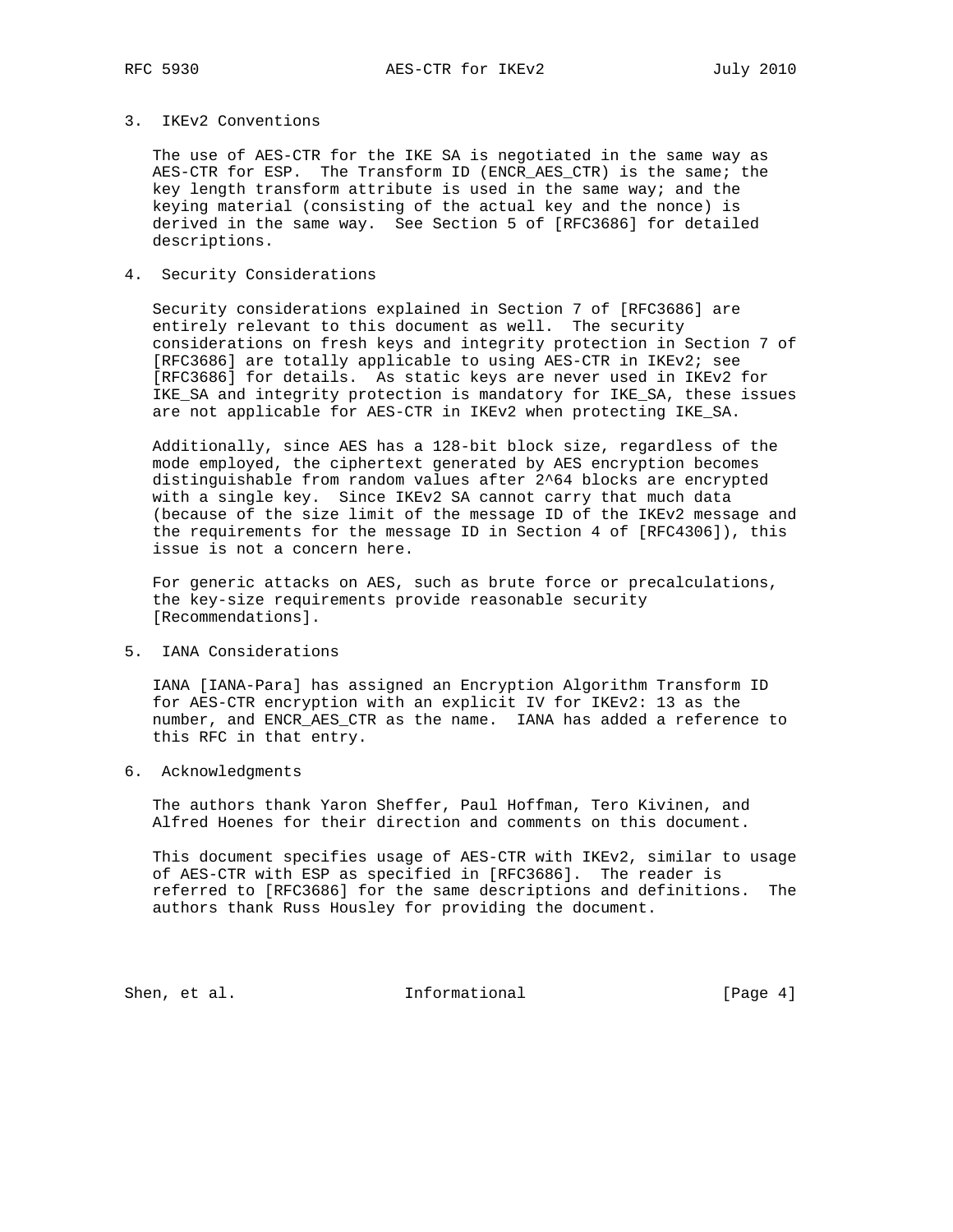During the production and modification of this document, both Huawei and CNNIC supported one of the authors, Sean Shen. Both are appreciated as affiliations of the author.

- 7. References
- 7.1. Normative References
	- [RFC2119] Bradner, S., "Key words for use in RFCs to Indicate Requirement Levels", BCP 14, RFC 2119, March 1997. [RFC3686] Housley, R., "Using Advanced Encryption Standard (AES) Counter Mode With IPsec Encapsulating Security Payload (ESP)", RFC 3686, January 2004. [RFC4306] Kaufman, C., "Internet Key Exchange (IKEv2) Protocol", RFC 4306, December 2005. [RFC4307] Schiller, J., "Cryptographic Algorithms for Use in the Internet Key Exchange Version 2 (IKEv2)", RFC 4307, December 2005. [AES] National Institute of Standards and Technology,
	- "Advanced Encryption Standard (AES)", FIPS PUB 197, November 2001, <http://csrc.nist.gov/ publications/fips/fips197/fips-197.pdf>.
	- [IANA-Para] Internet Assigned Numbers Authority, "Internet Key Exchange Version 2 (IKEv2) Parameters", <http://www.iana.org>.
	- [MODES] Dworkin, M., "Recommendation for Block Cipher Modes of Operation -- Methods and Techniques", NIST Special Publication 800-38A, December 2001, <http://csrc.nist.gov/publications/nistpubs/ 800-38a/sp800-38a.pdf>.

# 7.2. Informative References

- [RFC4303] Kent, S., "IP Encapsulating Security Payload (ESP)", RFC 4303, December 2005.
- [Recommendations] Barker, E., Barker, W., Burr, W., Polk, W., and M. Smid, "Recommendation for Key Management - Part 1: General (Revised)", NIST Special Publication 800-57, March 2007, <http:// csrc.nist.gov/publications/nistpubs/800-57/ sp800-57-Part1-revised2\_Mar08-2007.pdf>.

| Informational<br>Shen, et al. | [Page $5$ ] |  |  |
|-------------------------------|-------------|--|--|
|-------------------------------|-------------|--|--|